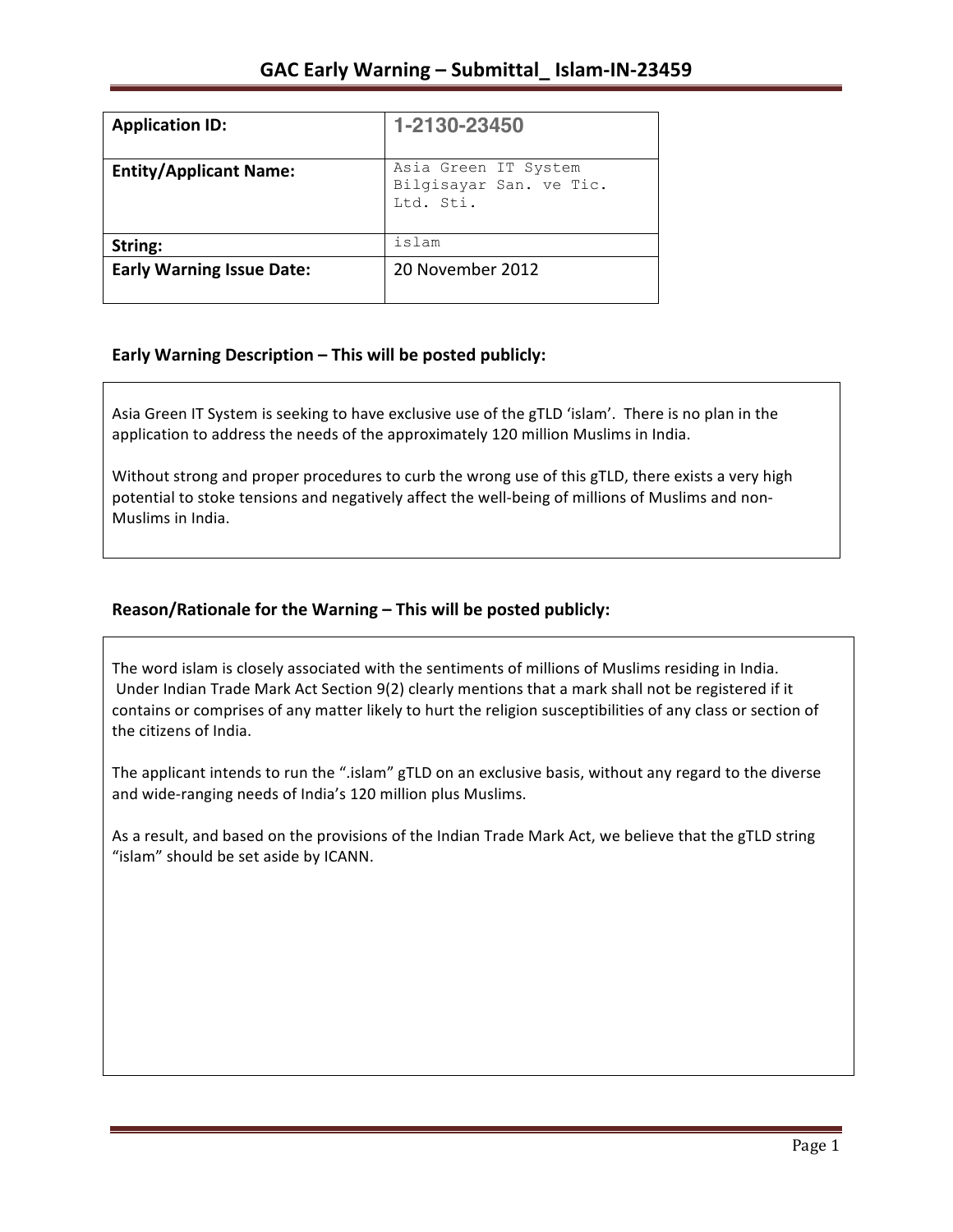### **Possible Remediation steps for Applicant – This will be posted publicly:**

The applicant should withdraw their application based on the information provided above.

The sensitive nature of the gTLD, and the continued opportunity for abuse and misrepresentation makes remediation difficult.

### **Further Notes from GAC Member(s) (Optional) – This will be posted publicly:**

# **INFORMATION FOR APPLICANTS**

## **About GAC Early Warning**

The GAC Early Warning is a notice only. It is not a formal objection, nor does it directly lead to a process that can result in rejection of the application. However, a GAC Early Warning should be taken seriously as it raises the likelihood that the application could be the subject of GAC Advice on New gTLDs or of a formal objection at a later stage in the process. Refer to section 1.1.2.4 of the Applicant Guidebook (http://newgtlds.icann.org/en/applicants/agb) for more information on GAC Early Warning.